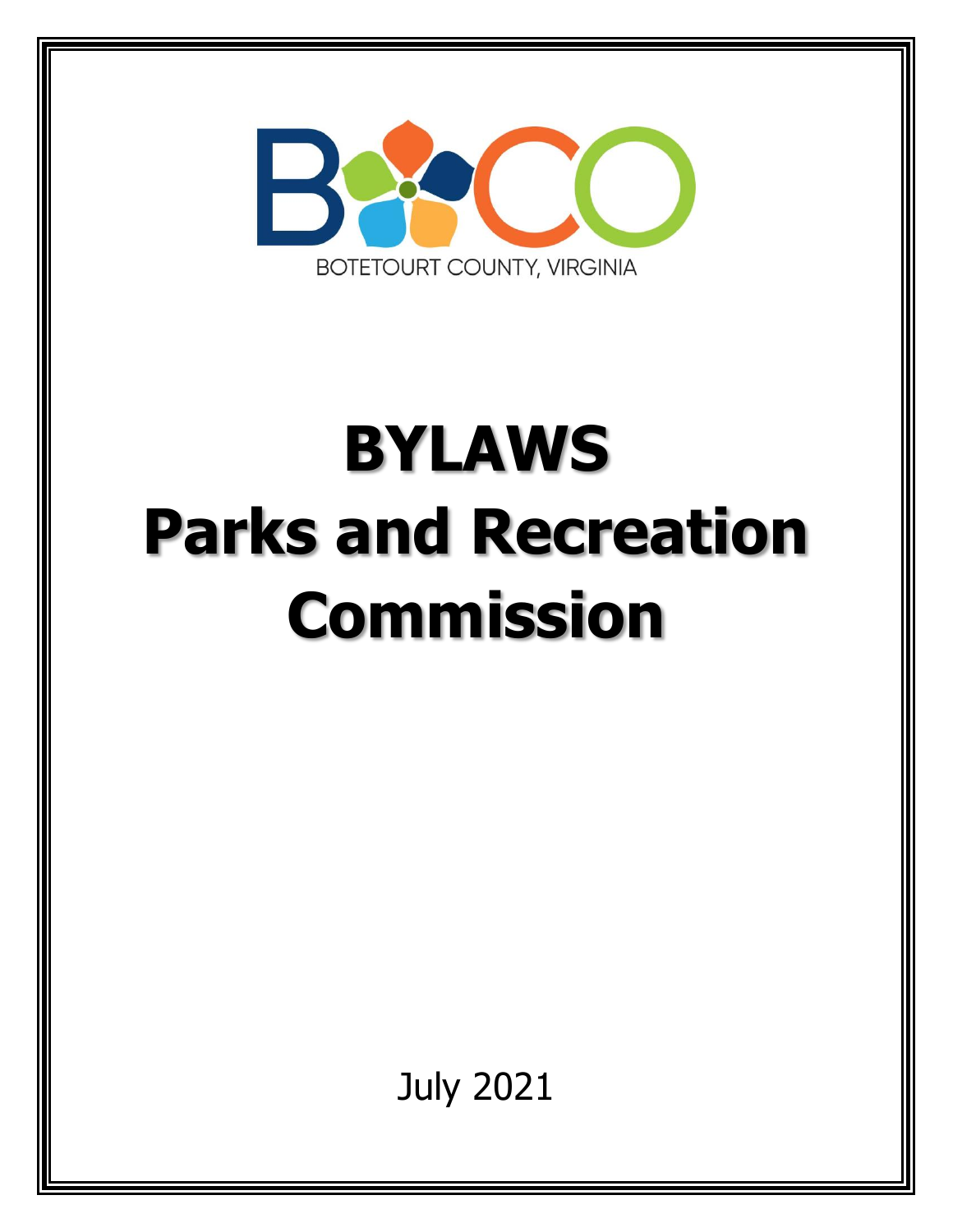

# **Parks and Recreation Commission Bylaws**

The Botetourt County Parks and Recreation Commission (PRC was established in conformance with the resolution adopted by the Board of Supervisors of the County of Botetourt, on August 21, 1989. The PRC has adopted the following articles in order to facilitate its powers and duties.

# **ARTICLE I – Objective**

The objective of the PRC is to serve as the advisory body to the Director of Parks and Recreation (PRC) of Botetourt County. The Commission shall suggest policies to the County Administrator and the Board of Supervisors through the Director of Parks & Recreation (PR) within its powers and responsibilities as stated in these bylaws.

The Commission shall serve as a liaison between the Department of Parks & Recreation (PR), the Board of Supervisors, and the citizens of the community. The Commission will work through the Director of PR on all related matters. The Commission shall work in partnership with the Director of PR so that the Commission may advise on recreation policies, programs, personnel, funding, finances, and the need for acquiring and disposing of lands and properties related to the County's long-range, projected plan for recreation and tourism.

#### **ARTICLE II – Membership**

- **Section 1.** The Commission shall consist of five (5) voting members from each district and three (3) liaison, non-voting members, as provided in the Board of Supervisors resolution of establishment dated August 21, 1989. (Revised 02/05/07)
- **Section 2.** The Director of PR is a non-voting member (by virtue of the office) and attends Commission meetings. The Director keeps the Commission informed concerning the interests, needs, objectives, progress, plans and other issues of importance or concerns to the Commission's role.
- **Section 3.** Any appointed member may be removed by the Board of Supervisors for inefficiency, neglect of duty, or malfeasance in office, provided that such removal be made only after a hearing before the Board of Supervisors, at which time said member is given an opportunity to appear and be heard on the charges being brought against him/her.
- **Section 4.** Three (3) consecutive absences will constitute a resignation from office, except in the case of an illness or emergency. This provision shall not apply to non-voting members appointed in accordance with the Board of Supervisors resolution of August 21, 1989.
- **Section 5.** Vacancies occasioned by removal or resignation shall be filled by appointment of the Board of Supervisors. The term of office is restricted to the unexpired term of office.
- **Section 6.** Members of the Commission shall serve at the compensation level as provided by the Board of Supervisors.
- **Section 7.** Members of the Commission shall serve terms concurrent with the Board of Supervisors member that appointed him/her.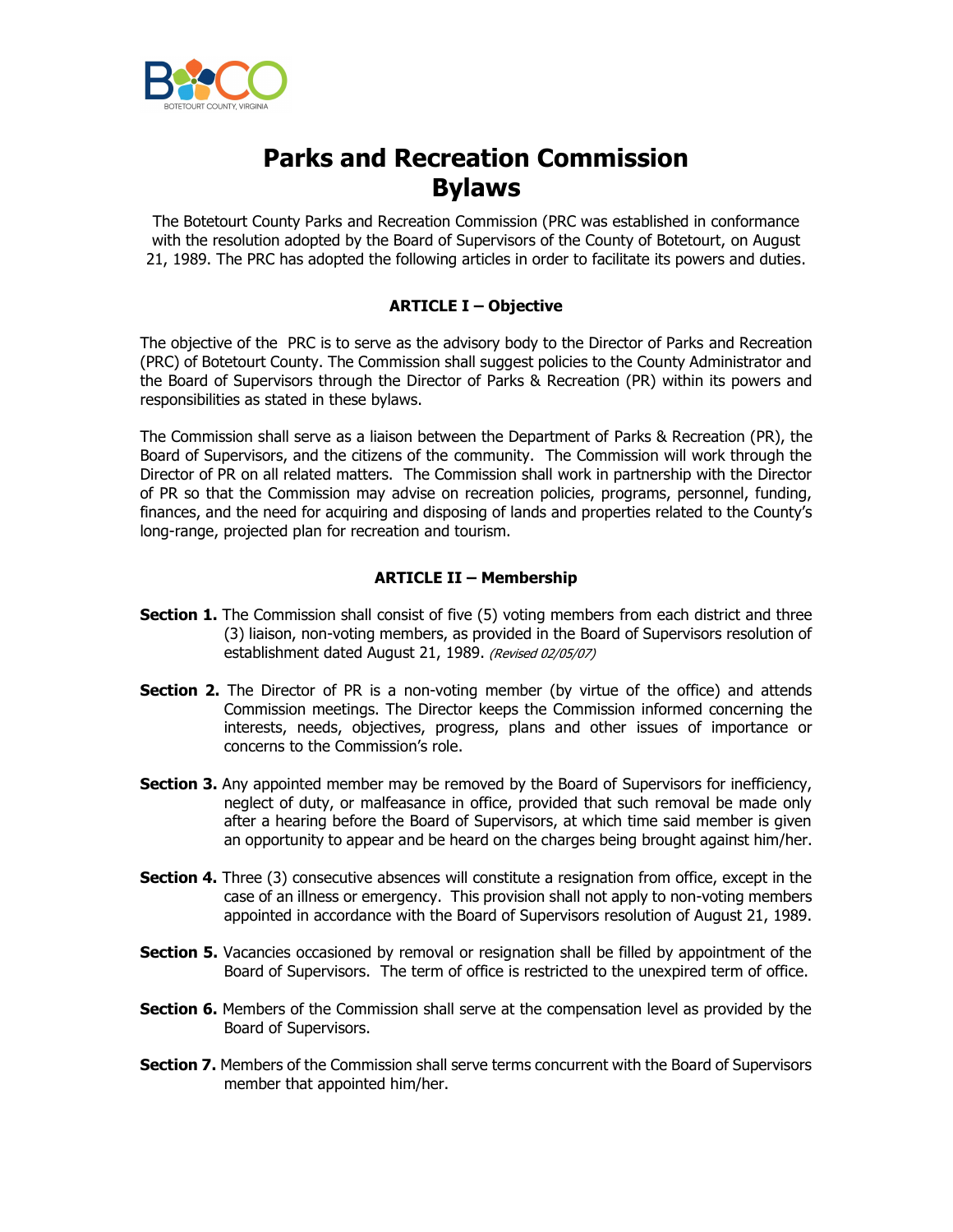

## **ARTICLE III – Meetings**

- **Section 1.** The first meeting in January of each year shall serve as the Commission's organizational meeting. In addition to other routine business that may need to come before the Commission at this time, the election of officers and other organizational issues for the upcoming year will be established.
- **Section 2.** Regular meetings of the Commission shall be held at 6:30 PM on the first Monday of each month. When a meeting falls on a legal holiday, the meeting shall be held on the day following, unless otherwise designated by the Commission. Meetings may be cancelled in advance by a quorum of the membership.
- **Section 3.** Special meetings shall be called at the request of the Director of PR, the Chairman of the Commission or a quorum of the membership. Notice of special meetings shall be given to each member at least five (5) days prior to such meetings. Notice shall state the purpose, location, and time of the meeting.
- **Section 4.** All meetings, hearings, and accounts shall be open to the public unless ordinances or resolutions, approved by the Board of Supervisors determine otherwise. PRC has the right to vote to go into closed session as needed.
- **Section 5.** The Commission shall keep a set of the minutes of all meetings and these minutes shall become public record. All meetings and minutes shall be in accordance with the Virginia Freedom of information Act.
- **Section 6.** A majority of the voting membership (three members) shall constitute a quorum and a quorum is required for an official meeting to be conducted. The number of votes necessary to transact business shall be a majority of those voting members present.
- **Section 7.** Parliamentary procedure in Commission meetings shall be governed by Robert's Rules of Order, unless it is contrary to the Code of Virginia, whereby the Code of Virginia shall prevail.

#### **ARTICLE IV – Hearings**

- **Section 1.** Public hearings before the Commission shall be scheduled as needed and advertised in accordance with the Code of Virginia where required.
- **Section 2.** Notice of a hearing shall be published in a newspaper of general circulation in the area as outlined in Section 15.1-431 of the Code of Virginia, as amended.
- **Section 3.** The Chairman may limit the amount of time allowed for each speaker during public hearings so long as the time limit is uniform for all requesting to speak.

#### **ARTICLE V – Selection of Officers**

**Section 1.** The officers of the Commission shall consist of a Chairman, Vice-Chairman, and Secretary. The Chairman and Vice-Chairman shall be voting members of the Commission. The Secretary may be a non-voting member.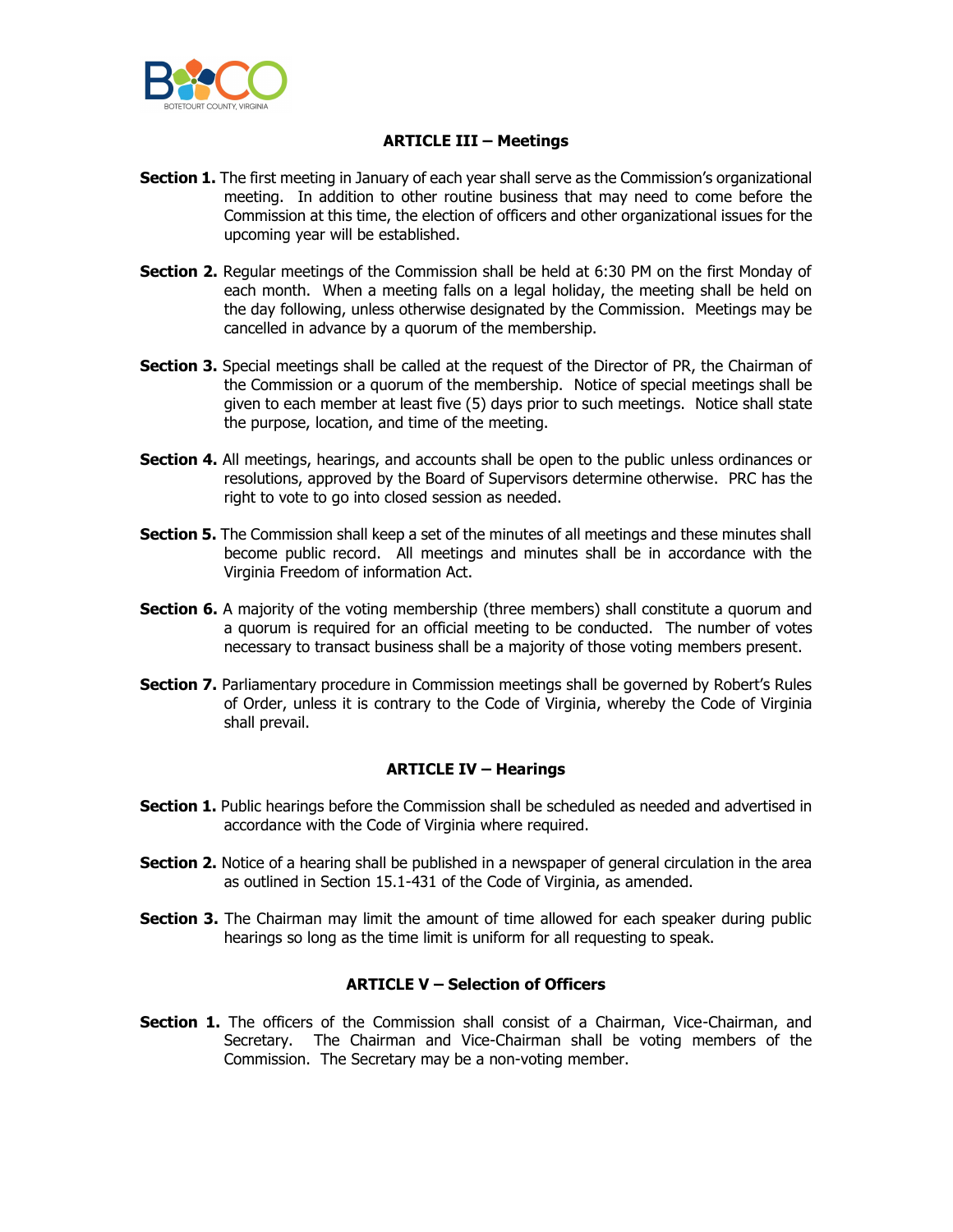

- **Section 2.** Nomination of officers shall be made from the floor at the Commission's organizational meeting in January. Election of officers shall follow immediately after completion of nominations.
- **Section 3.** The candidate receiving the majority vote of the voting membership present shall be declared elected. The candidate will take office immediately and serve for one (1) year. Candidates may be re-elected into the office they served for unlimited terms.
- **Section 4.** Vacancies in office shall be filled at the next regular meeting following these election procedures.

#### **ARTICLE VI – Duties of Officers**

**Section 1.** The Chairman shall:

- (1) Conduct Commission meetings.
- (2) Prepare agendas for upcoming meetings. Meeting agendas shall be distributed to members prior to meeting dates.
- (3) Appoint committees (special and/or standing).
- (4) Rule on all procedural questions (subject to reversal by two-thirds (2/3) majority vote of the members present).
- (5) Report any official communication from Director and inform same at the next regular meeting.
- (6) Carry out other duties as assigned by the Commission.

**Section 2.** The Vice Chairman shall:

- (1) Act in the absence of, or inability of, the Chairman to act.
- (2) Have the power to function in the same capacity as the Chairman in cases of the Chairman's inability to act.

## **ARTICLE VII – Duties of Secretary**

**Section 1.** The Secretary shall:

- (1) Keep a written record of all business transacted by the Commission.
- (2) File written records in such a manner that they are available to the public as required.
- (3) Keep a file of all official records and reports of the Commission.
- (4) With the assistance of the Director of PR, prepare and be responsible for the publishing of advertisements relating to public hearing.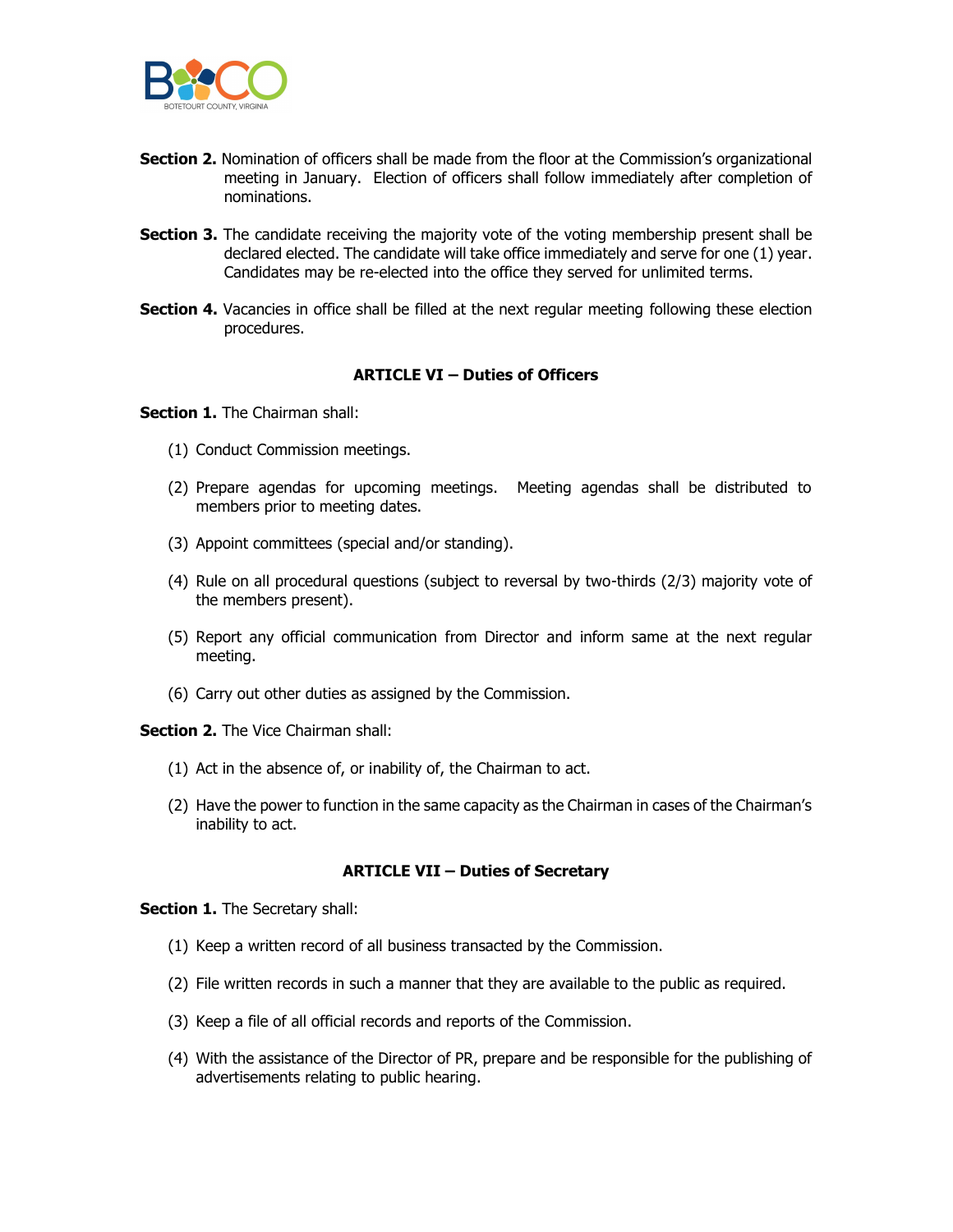

#### **ARTICLE VIII – Standing and Special Committees**

- **Section 1.** Committees may be appointed by the Commission Chairman to serve as needed.
- **Section 2.** Standing Committees shall be appointed for one year. Vacancies shall be filled immediately by the Commission Chairman.
- **Section 3.** Special Committees may be appointed by the Commission Chairman for purposes and terms approved by the Commission.

#### **ARTICLE IX – Duties and Responsibilities of the Commission**

- **Section 1.** The Commission shall determine and establish the general policies and procedures to be followed to carry out the purpose for which the Commission was established.
- **Section 2.** The Director of PR is responsible for explaining the organization, responsibilities, and working relationships within the Department of PR, as well as within the County, to the Commission. The Director shall be well versed in the PR's goals and objectives so as to be able to provide explanations and support those goals and objectives to the Commission.
- Section 3. As stated in Article 1, the Commission shall serve as a liaison between the Department of PR, the Board of Supervisors, and the citizens of the community. The Commission will work through the Director of PR on all related matters. Specific areas where the Commission will work in partnership with the Director of PR include:
	- (1) Making recommendations to the County Administrator and/or Board of Supervisors regarding provisions, maintenance, operation, and supervision of athletic fields, recreation centers, and other recreational facilities owned or controlled by the Board of Supervisors or leased/loaned to the Board of Supervisors.
	- (2) Advising Department of PR on policies, programs and activities conducted on these facilities.
	- (3) Advising the County Administrator and/or Board of Supervisors regarding the acceptance of any grant, gift, bequest, or donation of any personal property offered or made for public recreation purposes.
	- (4) Advising the County Administrator and/or Board of Supervisors on recreational issues and projects with the Department of PR relative to entering into contracts or obligation(s) to be executed within the current fiscal year and within budget appropriations made by the Board of Supervisors.
- **Section 4.** The Commission shall convey the Department of PR services to the community and communicate the needs and desires of the community to the Director of PR.

**Section 5.** Financial Duties and Responsibilities:

(1) The Commission shall have no authority to enter into any contract or incur any obligation binding the governing body of Botetourt County.